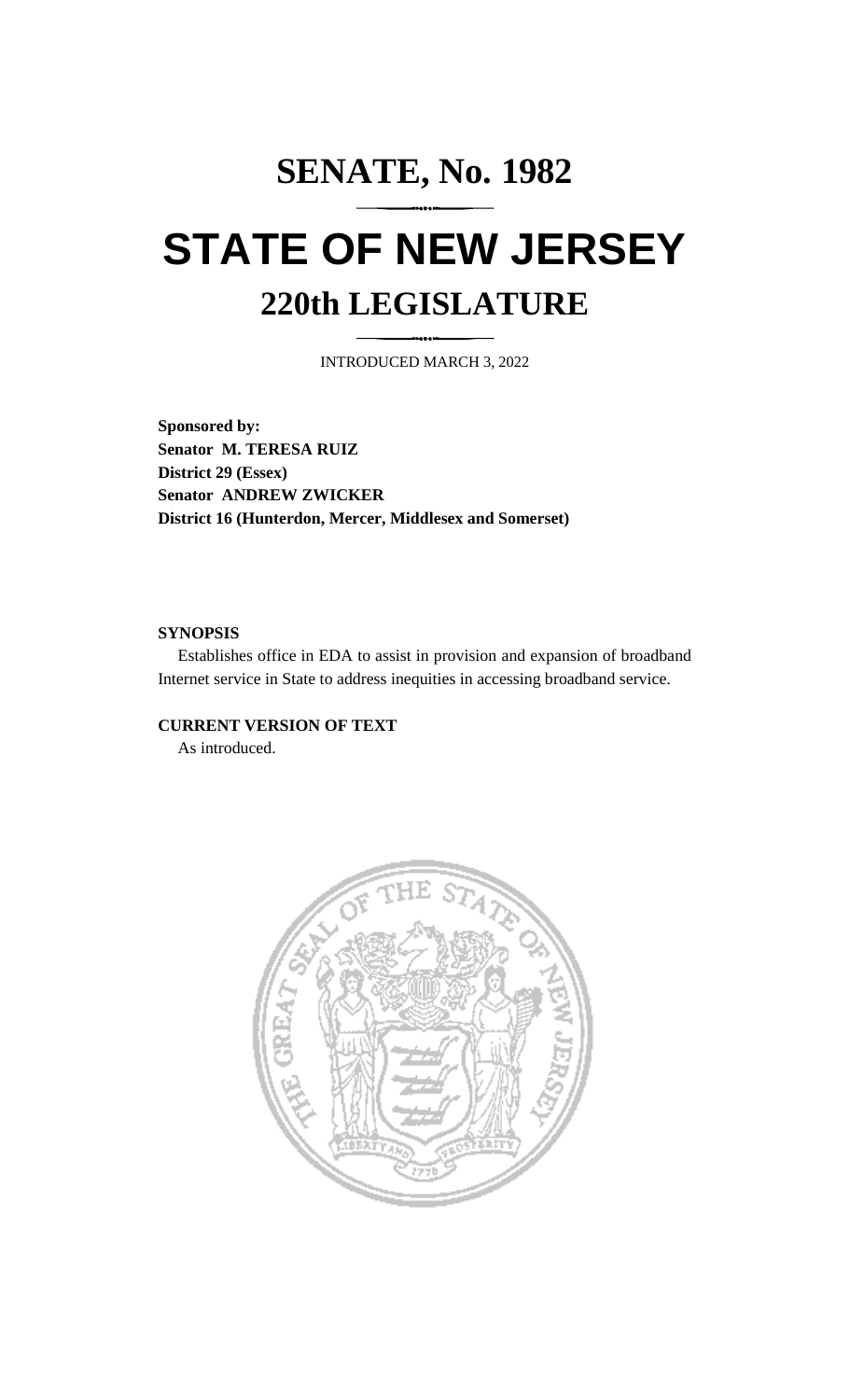**AN ACT** concerning broadband Internet service and supplementing Title 48 of the Revised Statutes.

 **BE IT ENACTED** *by the Senate and General Assembly of the State of New Jersey:*

1. a. The Legislature finds and declares that:

 (1) The efforts taken to contain the spread of coronavirus disease 2019 (COVID-19) have resulted in residents, especially students, and certain businesses in this State being required to perform their day-to- day activities from home or otherwise from a remote location, and with many schools engaged in remote learning, it is especially important for students and educators to have Internet access suitable for their needs; (2) Telehealth services, which are accessed through the Internet, offered to the public prior to and during the pandemic will continue to help improve equitable access to healthcare;

 (3) To properly perform telehealth services, remote student learning, and other activities during the pandemic, students, workers, and employers are required to have access to Internet service at broadband speeds to transmit data, graphics, video, and voice communications quickly and efficiently;

 (4) To document and quantify the extent of the provision of broadband Internet (broadband) service deployment in the United States, twice a year, the Federal Communications Commission (FCC) requires all broadband service providers (providers) to file Form 477 with the FCC, on which providers indicate where they offer service at speeds exceeding 200 kilobits per second in at least one direction, the minimum speed to be deemed as offering broadband service;

 (5) Presently, the FCC's method in determining broadband availability, as determined by the information offered on Form 477, requires a provider to measure coverage by census block, which means that some of the people within that area may not have access to broadband service;

 (6) The FCC's website confirms the potential for inaccuracy in this methodology by stating that, "[p]roviders may not offer service to every home in every [census] block in which they report service. The calculations…treat every location as having service, and may therefore over-estimate broadband coverage, particularly in areas with large census blocks;

 (7) In March 2020, Congress passed the "Broadband DATA Act," Pub.L.116-130, which requires the FCC to collect granular service

 availability data from wired, fixed wireless, and satellite broadband providers, and to create maps based on this information. The FCC has already implemented many of the Broadband DATA Act's requirements, and, on July 16, 2020, it released a report and order to implement collection and verification requirements for fixed and mobile broadband service availability and quality of service data. Even under the FCC's implementation of the "Broadband DATA Act,"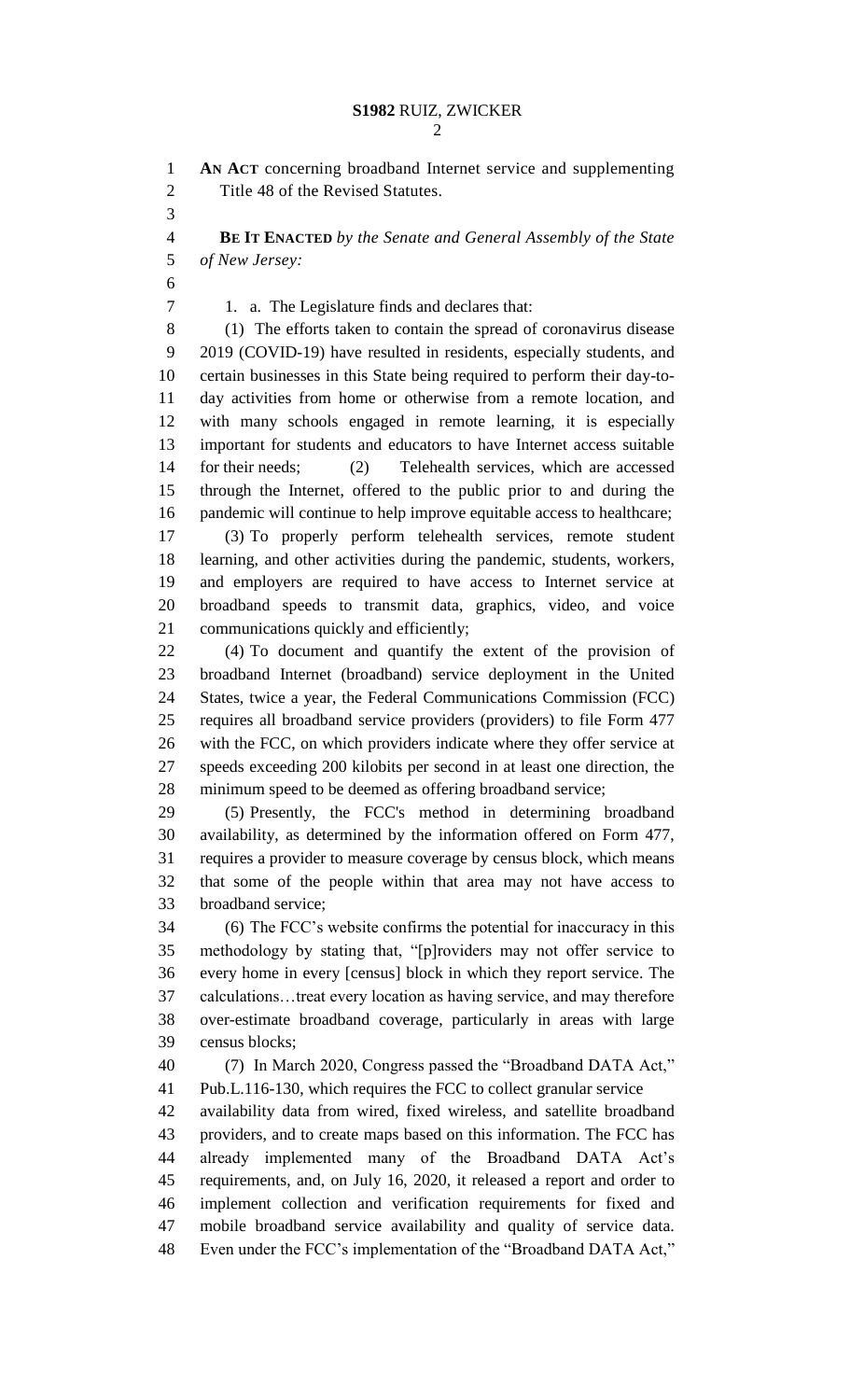2 the actual speed that customers receive;

 (8) In 2018, a study by the Microsoft Corporation found that 162.8 million people in this country are not using the Internet at broadband speeds, which far exceeds the FCC's estimated number of people without broadband service access at 25 million, a number determined by the data reported from Form 477;

 (9) A 2019 Pew Research Center survey found that only 73 percent of American adults had high-speed Internet access at home and this figure was even lower in rural areas and low-income areas;

 (10) Having accurate information concerning broadband service connectivity in this State is necessary to determine how to better focus resources on providing broadband access to all areas in New Jersey;

 (11) Disadvantaged households in New Jersey do not have the means to pay for broadband service because of the high costs associated with maintaining the service;

 (12) A significant amount of residents and small businesses located in rural areas of this State do not have access to broadband service;

 (13) COVID-19 has exposed the "digital divide" in this State, making it difficult for rural and low-income areas to access medical care, continue education, and maintain employment; and

 (14) This lack of access exacerbates social, economic, income, and health inequities in this State that can be addressed by taking measures that secure broadband access for areas in need.

b. The Legislature therefore determines that:

 (1) It shall be the public policy of this State to foster the provision of wired broadband service to disadvantaged households and to residents and small businesses located within rural areas of this State as a measure to lessen the negative economic effects of COVID-19 and improve the overall economy of this State;

 (2) In order to foster the provision of wired broadband service to these residents and businesses, the State of New Jersey should have a role in meeting this need, and to serve as a source of funding for fiber optic or other wireline-based broadband service provided by State, federal, or local government entities and by private entities;

 (3) The establishment of a Broadband Assistance Office within the New Jersey Economic Development Authority, having duties and responsibilities that include, but are not limited to, the review and approval of proposed projects providing for the deployment of fiber optic or other wireline-based broadband service to disadvantaged households and in critical areas, and the provision of financing for these projects, would meet this important need; and

 (4) It shall be a goal for the State's residents and businesses to have universal access to a fiber optic or other wireline-based broadband service provider, offering data transfer speeds of at least 25 megabits per second (Mbps) download and at least three Mbps upload by 2025 and at least 100 Mbps download and 100 Mbps upload by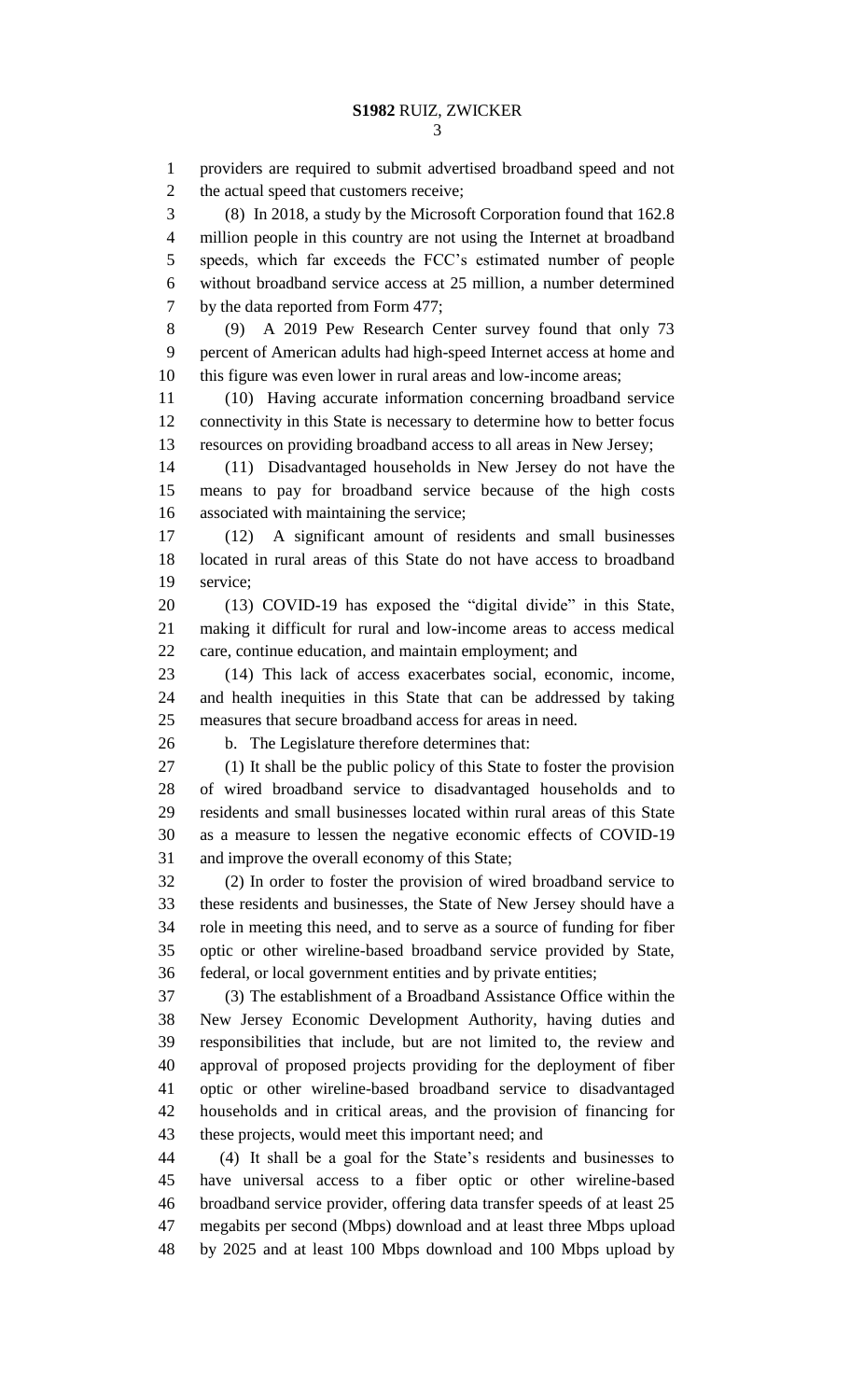2029. This goal shall allow for the Broadband Assistance Office to increase these minimum data transfer speeds as broadband service technology or capability advances. 2. As used in P.L. , c. (C. ) (pending before the Legislature as this bill): "Authority" means the New Jersey Economic Development Authority established pursuant to section 4 of P.L.1974, c.80 (C.34:1B-4). "Board" means the Board of Public Utilities or any successor agency. "Broadband adoption" means residential subscribership to broadband Internet service that is already available to the customer premises. "Broadband Internet service" or "broadband service" means any fiber optic or other wireline-based Internet or other information service used for the purpose of offering high speed, switched, broadband wireline communications capability that enables users to send and receive high-quality voice, data, graphics, or video communications through the Internet and using any technology and with data transfer speeds of at least 25 megabits per second download and at least three megabits per second upload. These minimum data transfer speeds may be increased by an amount determined by the Broadband Assistance Office as broadband service technology or capability advances. "Broadband Internet service" shall not mean or include any Internet or information service that, in part, uses wireless communications equipment or facilities. "Broadband Internet service infrastructure" or "broadband infrastructure" means fiber optic or other wireline-based information equipment and facilities, including point-to-point communication connections between two communication endpoints or nodes, information systems, and information technology used for the purpose of providing fiber optic or other wireline-based broadband Internet service. "Broadband Internet service infrastructure" shall not mean or include any Internet or information service equipment or facilities that, in part, use point-to-multipoint wireless communications facilities or other wireless communications equipment or facilities. "Broadband Internet service provider" or "service provider" means a person, company, corporation, unincorporated association, partnership, or professional corporation which offers fiber optic or other wireline-based broadband Internet service directly to the public, or to classes of users as to be effectively available directly to the public, regardless of the facilities used. "Broadband office" means the "Broadband Assistance Office" established within the New Jersey Economic Development Authority 46 pursuant to section 3 of P.L., c. (C.) (pending before the

Legislature as this bill).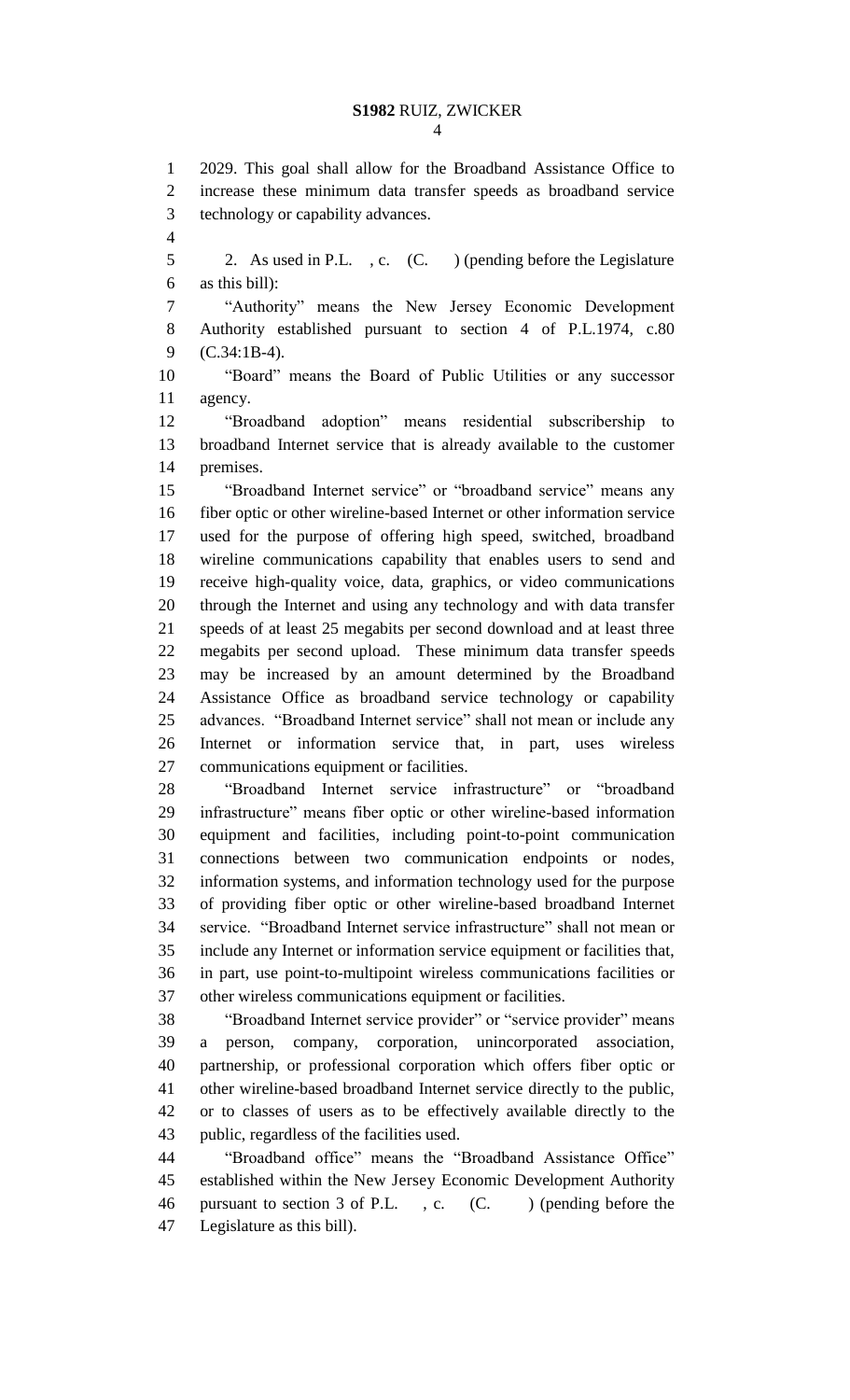"Broadband project" means a project developed, in whole or in part, for a new or existing broadband Internet service infrastructure or broadband Internet service, or both.

 "Critical area" means a census tract in which less than 100 percent of households have access to broadband service, or a census tract that meets the following requirements: a. at least 35 percent of the households qualify as low-income households; or b. at least 40 percent of the residents identify as a minority or as members of a State recognized tribal community.

 "Disadvantaged household" means any household which receives benefits from or participates in the State Medicaid program, any form of public housing assistance, the New Jersey Supplemental Nutrition Assistance Program (SNAP), Temporary Assistance for Needy Families (TANF), federal Supplemental Security Income (SSI), a program resulting in a Charity Care subsidy to a hospital, the National School Lunch Program (NSLP), the Head Start Program, the federal Low Income Home Energy Assistance Program, the federal Special Supplemental Nutrition Program for Women, Infants, and Children (WIC), any veterans' pension program, and any federal tribal assistance program. "Disadvantaged household" shall include any household that makes less than 200 percent of the federal poverty level.

 "Fund" means the "State Broadband Fund" established pursuant to section 6 of P.L. , c. (C. ) (pending before the Legislature as this bill).

 "Government entity" means the State, its subdivisions, and any department, agency, commission, authority, board, or instrumentality thereof, a county, a municipality, a regional or municipal authority, a quasi-State agency, a State-created corporation, a municipal corporation. "Governmental entity" may include a combination of governmental entities as defined herein.

 "Office of Information Technology" means the Office of Information Technology established pursuant to section 9 of P.L.2007, c.56 (C.52:18A-227).

 "Private entity" means a person, a combination of persons, a business entity, a combination of business entities, or a combination of persons and business entities with experience in the construction and operation of broadband networks.

 "Public-private partnership agreement" or "P3 agreement" means an agreement entered into by a governmental entity and a private entity for the purposes of undertaking a broadband project approved by the broadband office pursuant to section 3 of P.L. , c. (C. ) (pending before the Legislature as this bill). 

 3. a. There is hereby established in the New Jersey Economic Development Authority a "Broadband Assistance Office." The broadband office shall be responsible for the formulation and execution of a comprehensive Statewide policy that fosters the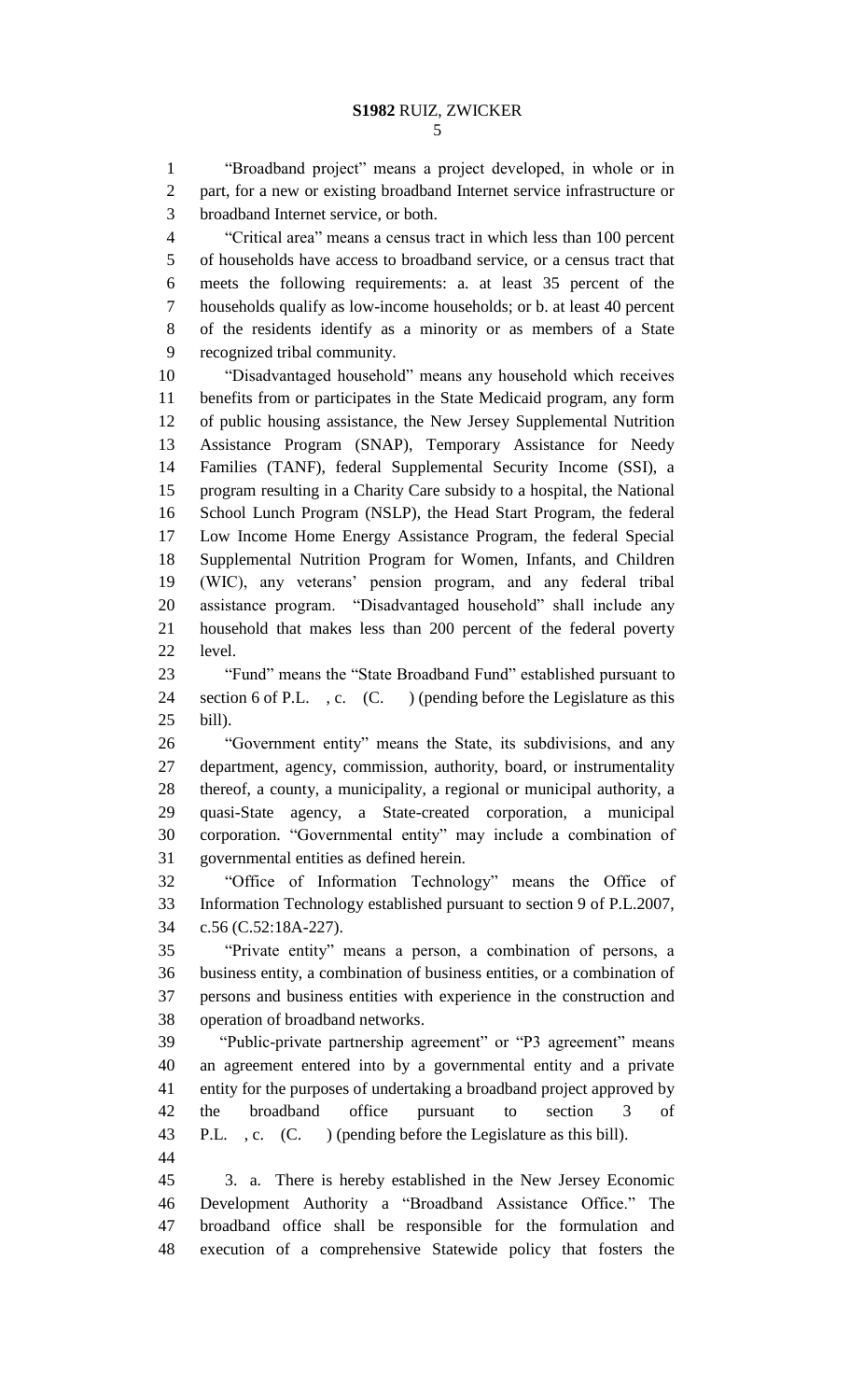provision of wired broadband service by government or private entities, developing a broadband project, or both, if these entities develop a broadband project under a public-private partnership agreement, and shall be responsible for the development, promotion, coordination, oversight, and approval of a broadband project 6 developed pursuant to P.L., c. (C.) (pending before the Legislature as this bill).

 b. The broadband office, in cooperation with the authority, shall establish guidelines for the broadband office's approval, designation, operation, and reporting of a proposed broadband project, including any proposed broadband project developed under a P3 agreement, in a manner determined by the broadband office. The broadband office, in cooperation with the authority, shall oversee, coordinate, and provide assistance to a broadband project approved by the broadband office 15 pursuant to P.L., c. (C.) (pending before the Legislature as this bill).

 c. The broadband office shall consult and coordinate with representatives of other State departments, agencies, boards, and authorities, including the authority and the Office of Information Technology, as the broadband office, authority, and Office of Information Technology shall deem necessary and appropriate, to 22 accomplish the goals of P.L., c. (C.) (pending before the Legislature as this bill).

 d. The broadband office shall identify the resources and personnel of the board, the authority, and other participating agencies, departments, boards, and authorities of the State that are deemed necessary and appropriate to support the broadband office. The authority may retain one or more qualified private consultants with relevant expertise to provide the technical assistance and resources deemed necessary and appropriate to assist the broadband office.

 4. To accomplish the duties and responsibilities described in 33 section 3 of P.L., c. (C. ) (pending before the Legislature as this bill), the broadband office shall be responsible for:

 a. in conjunction with the Office of Information Technology, mapping Internet connectivity within the State and publicly publishing this information;

 b. engaging with stakeholders, such as broadband infrastructure developers, broadband service providers, and local government and school officials representing critical areas;

 c. in conjunction with the authority, coordinating financial and technical assistance to municipalities wherein critical areas communities are located, which include households and small businesses that cannot afford to receive broadband service or areas within municipalities that lack adequate broadband service;

 d. establishing policies and procedures that encourage government and private entity participation and investment in broadband projects as necessary and appropriate to implement the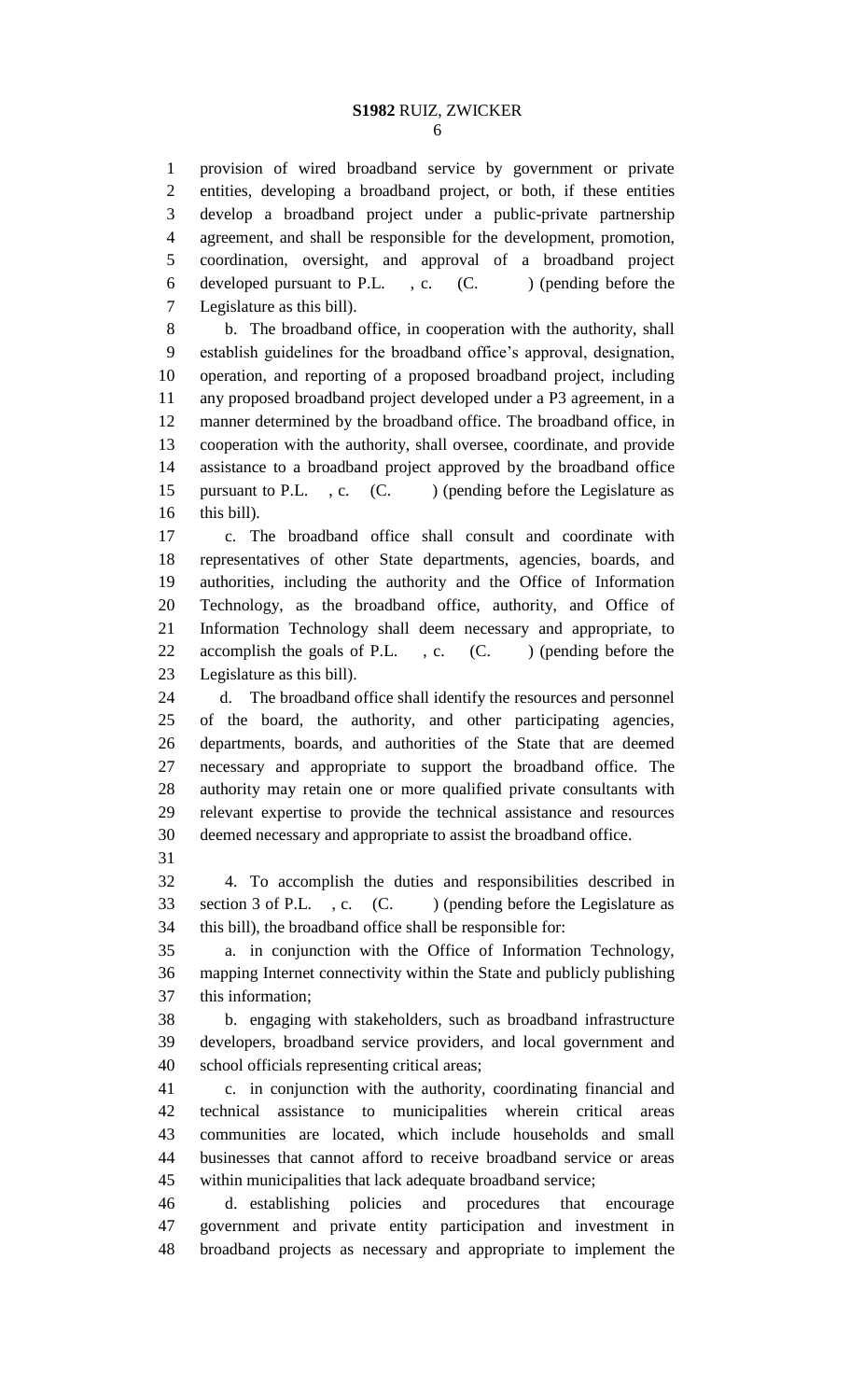1 provisions of P.L. , c. (C. ) (pending before the Legislature as this bill);

 e. providing technical advice, guidance, and assistance to government and private entities to ensure the availability of the necessary expertise and capacity to develop and evaluate the merits of proposed broadband projects;

 f. promoting informed and timely decision-making with regard to the development of broadband projects;

 g. establishing appropriate qualification criteria for government and private entities, including the qualification of private entities undertaking a broadband project under a P3 agreement;

 h. monitoring and enforcing the broadband project policies and 13 procedures established pursuant to P.L., c. (C.) (pending before the Legislature as this bill), which may include a provision for potential revenue sharing opportunities between a government entity and a private entity in certain defined or agreed circumstances, including broadband projects that achieve profits that exceed a negotiated rate of return established for a private entity in a P3 agreement;

 i. coordinating with service providers that offer programs to members of disadvantaged households to raise awareness of these programs so that the households have a better understanding of these programs and how to access them;

24 i. cooperating with the Department of Children and Families, Department of Human Services, Department of Health, Department of Labor and Workforce Development, Department of Military and Veterans Affairs, and service providers to complete a field study of barriers to broadband adoption by disadvantaged households, such as housing insecurity, language barriers, and population mobility. The authority shall provide, pursuant to section 2 of P.L.1991, c.164 (C.52:14-19.1), a report on the results of the field study to the Legislature with recommendations for solutions to remove these 33 barriers within 18 months of the enactment of P.L., c. (C.) (pending before the Legislature as this bill);

 k. cooperating with the Department of Children and Families, Department of Human Services, Department of Health, Department of Labor and Workforce Development, and Department of Military and Veterans Affairs, to identify and secure funding from either the State's General Fund or federal funding to underwrite the cost of monthly broadband service and household broadband service devices for disadvantaged households;

 l. cooperating with the Department of Children and Families, Department of Human Services, Department of Health, Department of Labor and Workforce Development, and Department of Military and Veterans Affairs, to identify and secure funding sources from either the State's General Fund or federal funding to support development, installation, and financing of community-based broadband services that provide broadband access in safe spaces,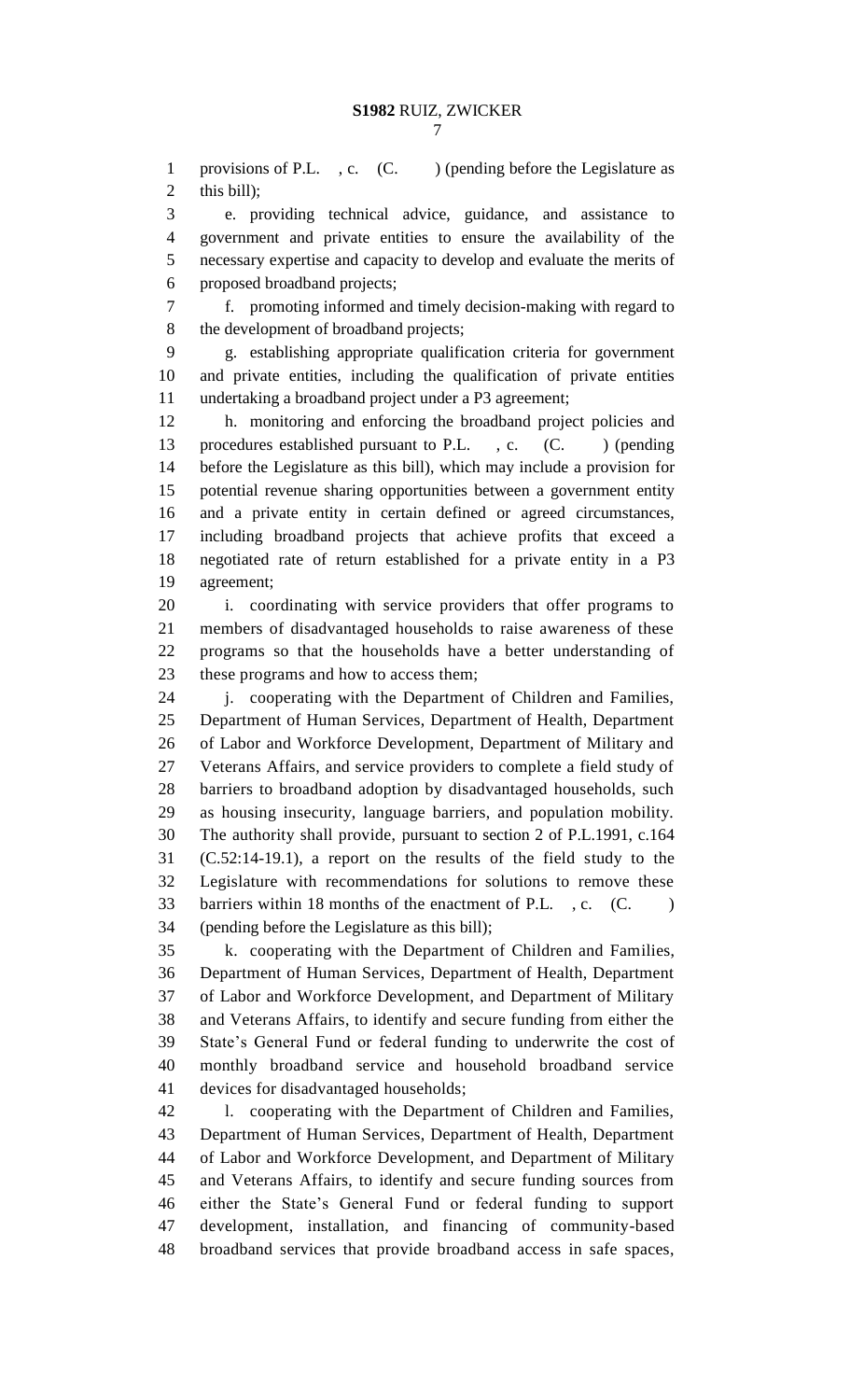including but not limited to libraries, homeless shelters, community centers, and school campuses; m. cooperating with the Department of Education to identify and secure funding from either the State's General Fund or federal funding to underwrite the cost of monthly broadband service and broadband service devices purchased by public schools on behalf of students in grades from kindergarten to twelfth grade from disadvantaged households; n. identifying and providing financial and technical support to community-based programs that provide digital literacy training in relevant community languages to members of disadvantaged households; and o. developing and funding community-based programs that provide digital literacy training in relevant community languages to members of disadvantaged households. 5. In evaluating a proposed broadband project, the broadband office shall: a. consider whether leasing or purchasing established broadband infrastructure, such as unused fiber optic cable, is more advantageous in providing faster broadband service; b. consider whether establishing a government entity or a non- profit corporation is appropriate to provide broadband infrastructure or broadband service to a critical area community; c. evaluate the different methods, including P3 agreements with private entities, that other communities in this country have used to provide broadband infrastructure or broadband service to an underserved community; d. determine the most cost effective method in which to establish broadband infrastructure and broadband service, with a cost estimate for a community and a price estimate for paying customers; and e. explore all possible federal, State, and private sources of funding and technical assistance for the establishment of broadband infrastructure and broadband service in critical area communities and populations of this State. 6. a. There is established in the New Jersey Economic Development Authority a separate non-lapsing fund to be known as the "State Broadband Fund" for use by the broadband office to adequately and properly perform its duties and responsibilities in carrying out the requirements of P.L. , c. (C. ) (pending before the Legislature as this bill). The authority, in consultation with the board, shall determine the level of funding and the appropriate administration of the fund. The fund may seek and accept any available funding from federal, State, and private entity sources. The authority shall provide sufficient funding to the broadband office to enable the broadband office to provide funding for critical areas in the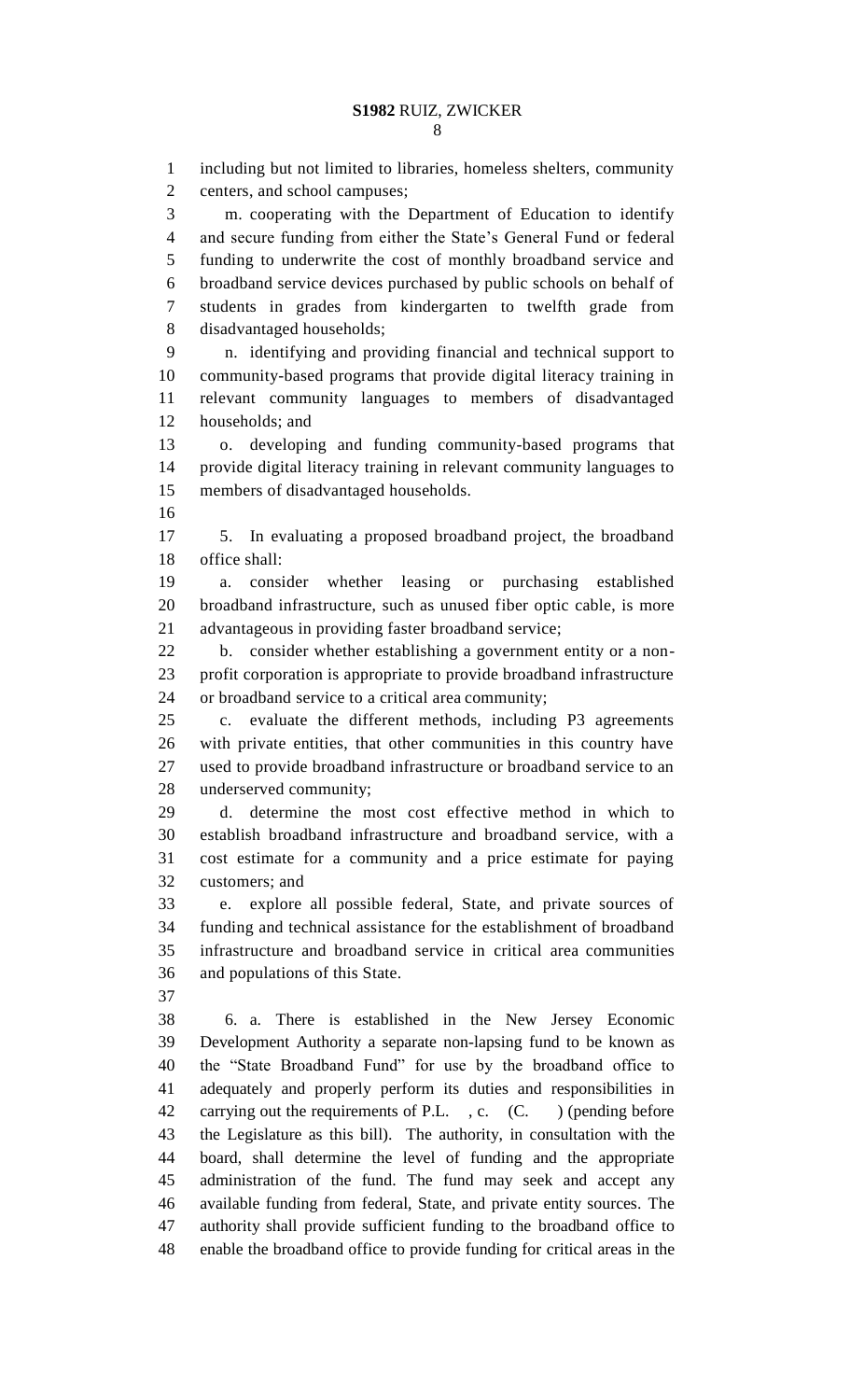State to pay for broadband service and for the installation or expanded use of broadband infrastructure for communities that lack broadband access, specifically the portion of a communications infrastructure network that physically reaches the residents' or small business's premises within those communities. b. The authority, in consultation with the board, is authorized to seek and accept gifts, donations, grants, or loans from public or private sources, including, but not limited to, any funding provided by the Federal Communications Commission or any funding from a non- profit foundation, specifically for the provision of broadband infrastructure or broadband service, except that the board and authority shall not accept a gift, donation, grant, or loan that is subject to conditions that are inconsistent with any other law of this State. 7. The authority, in consultation with the board, shall annually prepare a report to the Governor and, pursuant to section 2 of P.L.1991, c.164 (C.52:14-19.1), to the Legislature regarding the number, nature, structure, and scope of each broadband project 19 developed pursuant to P.L., c. (C.) (pending before the Legislature as this bill) and whether the broadband project is developed under a P3 agreement. The report shall include: a. a description of the broadband project and its location; b. the costs incurred for the broadband project; c. the number of jobs created and other economic and societal benefits of the broadband project; d. the increase in the use and demand for broadband service as a result of the broadband project; e. if applicable, the enhancements to the resiliency and reliability of the broadband service within the State; and f. other relevant information as determined by the authority. The report shall address any issues related to the implementation P.L. , c. (C. ) (pending before the Legislature as this bill), including staffing and resource requirements of the broadband office. The report shall set forth recommendations, including recommendations for legislation, concerning how the processes and methods adopted to foster the development of broadband projects and any related P3 agreements under P.L. , c. (C. ) (pending before the Legislature as this bill) may be improved, expanded, or made more efficient. 8. The authority shall promulgate rules and regulations, pursuant to the "Administrative Procedure Act," P.L.1968, c.410 (C.52:14B-1 et seq.), as are necessary to implement the provisions of P.L. , c. (C. ) (pending before the Legislature as this bill).

 The authority may be assisted, as appropriate, by other participating agencies, departments, boards, and authorities, including the authority and the Office of Information Technology, in the promulgation of necessary rules and regulations.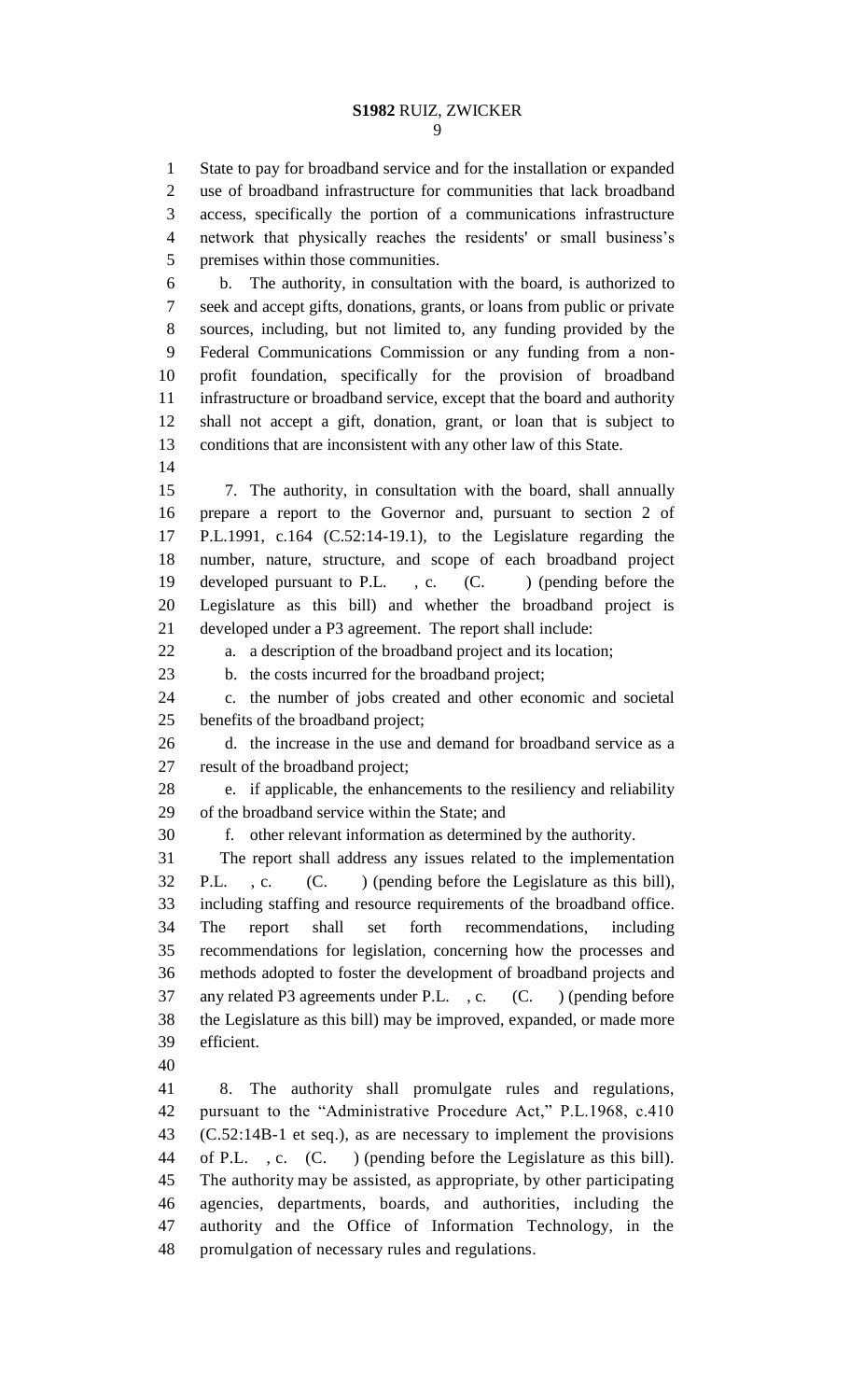9. This act shall take effect immediately.

## STATEMENT

 This bill establishes in the New Jersey Economic Development Authority (EDA) a "Broadband Assistance Office" (broadband office). The broadband office is to be responsible for formulating and executing a comprehensive Statewide policy that fosters the provision of wired broadband service by government or private entities developing a broadband project, or both, if these entities develop a broadband project under a public-private partnership (P3) agreement, and for the development, promotion, coordination, oversight, and approval of a broadband project developed pursuant to the bill. The broadband office, in cooperation with EDA, is to establish guidelines for the broadband office's approval, designation, operation, and reporting of a proposed broadband project, including any proposed broadband project developed under a P3 agreement, in a manner determined by the broadband office. The broadband office, in cooperation with EDA, is to oversee, coordinate, and provide assistance to a broadband project approved by the broadband office. The broadband office is to consult and coordinate with representatives of other State departments, agencies, boards, and authorities, including EDA and the Office of Information Technology (OIT), as these entities deem necessary and appropriate to accomplish the goals of the bill.

 To accomplish the broadband office's duties and responsibilities, it is to be responsible for certain obligations enumerated in the bill concerning the facilitation of the establishment of broadband projects. In evaluating a proposed broadband project, the broadband office is to consider certain criteria provided in the bill.

 The bill establishes in EDA a separate non-lapsing fund to be known as the "State Broadband Fund" (broadband fund) for use by the broadband office to adequately and properly perform the duties and responsibilities in carrying out the requirements of the bill. EDA, in consultation with BPU, is to determine the level of funding and the appropriate administration of the broadband fund. With financial assistance from BPU and any available funding from federal, State and private entity sources, EDA is to provide sufficient funding to the broadband office to enable the broadband office to provide funding for underserved communities to pay for broadband service and for the installation or expanded use of broadband infrastructure for communities that lack broadband access, specifically the portion of a communications infrastructure network that physically reaches the residents' or small business's premises within those communities. The bill allows EDA, in consultation with BPU, to seek and accept gifts, donations, grants, or loans from public or private sources, including, but not limited to, any funding provided by the Federal